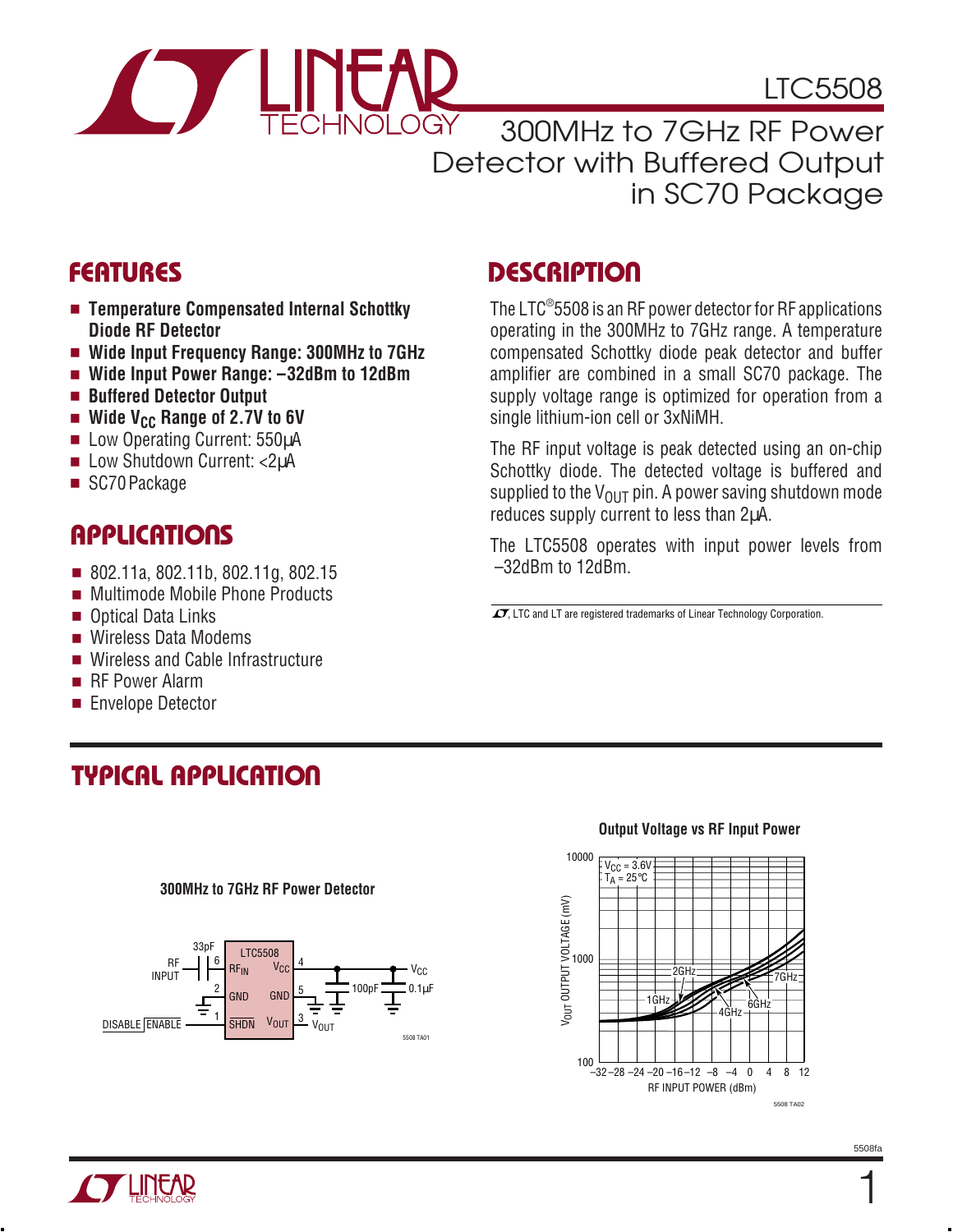**(Note 1)**

| Operating Temperature Range (Note 2) $\dots$ –40 $\degree$ C to 85 $\degree$ C |  |
|--------------------------------------------------------------------------------|--|
|                                                                                |  |
|                                                                                |  |
| Lead Temperature (Soldering, 10 sec) 300°C                                     |  |

### **ABSOLUTE MAXIMUM RATINGS PACKAGE/ORDER INFORMATION**



Consult LTC Marketing for parts specified with wider operating temperature ranges.

#### **ELECTRICAL CHARACTERISTICS The** ● **denotes the specifications which apply over the full operating** temperature range, otherwise specifications are at T<sub>A</sub> = 25°C. V<sub>CC</sub> = 3.6V, SHDN = V<sub>CC</sub> = HI, SHDN = 0V = LO, RF Input Signal is Off, **unless otherwise noted.**

| <b>PARAMETER</b>                         | <b>CONDITIONS</b>                                                                   |             | MIN | <b>TYP</b>     | <b>MAX</b>     | <b>UNITS</b> |
|------------------------------------------|-------------------------------------------------------------------------------------|-------------|-----|----------------|----------------|--------------|
| V <sub>CC</sub> Operating Voltage        |                                                                                     | ●           | 2.7 |                | 6              | $\vee$       |
| <b>Ivcc Shutdown Current</b>             | $SHDN = LO$                                                                         | ●           |     |                | $\overline{2}$ | μA           |
| <b>Ivcc Operating Current</b>            | $SHDN = HI$ , $I_{VOUT} = 0mA$                                                      |             |     | 0.55           | 0.85           | mA           |
| VOUT VOL (No RF Input)                   | $R_{\text{LOAD}}$ = 2k, SHDN = HI, Enabled<br>$SHDN = LOW$ , Disabled               |             | 150 | 250            | 400            | mV<br>mV     |
| V <sub>OUT</sub> Output Current          | $V_{\text{OUT}} = 1.75V$ , $V_{\text{CC}} = 2.7V$ , $\Delta V_{\text{OUT}} = 10$ mV | 0           | 1   | $\overline{2}$ |                | mA           |
| V <sub>OUT</sub> Enable Time             | SHDN = HI, $C_{\text{LOAD}}$ = 33pF, $R_{\text{LOAD}}$ = 2k                         | O           |     | 8              | 20             | μS           |
| V <sub>OUT</sub> Bandwidth               | $C_{\text{LOAD}} = 33pF$ , $R_{\text{LOAD}} = 2k$ (Note 4)                          |             |     | $\overline{2}$ |                | <b>MHz</b>   |
| V <sub>OUT</sub> Load Capacitance        | (Note 6)                                                                            | O           |     |                | 33             | pF           |
| V <sub>OUT</sub> Slew Rate               | $V_{RFIN}$ = 2V Step, $C_{LOAD}$ = 33pF, $R_{LOAD}$ = 2k (Note 3)                   |             |     | 5              |                | $V/\mu s$    |
| V <sub>OUT</sub> Noise                   | $V_{CC}$ = 3V, Noise BW = 1.5MHz, 50 $\Omega$ RF Input Termination                  |             |     | $\overline{2}$ |                | $mV_{P-P}$   |
| <b>SHDN</b> Voltage, Chip Disabled       | $V_{CC} = 2.7V$ to 6V                                                               |             |     |                | 0.35           | $\vee$       |
| <b>SHDN</b> Voltage, Chip Enabled        | $V_{CC} = 2.7V$ to 6V                                                               | o           | 1.4 |                |                | V            |
| <b>SHDN</b> Input Current                | $SHDN = 3.6V$                                                                       |             |     | 24             | 40             | μA           |
| RF <sub>IN</sub> Input Frequency Range   |                                                                                     |             |     | 300 to 7000    |                | <b>MHz</b>   |
| RF <sub>IN</sub> Input Power Range       | RF Frequency = 300MHz to 7GHz (Note 5, 6) $V_{CC}$ = 2.7V to 6V                     | $-32$ to 12 |     | dBm            |                |              |
| RF <sub>IN</sub> AC Input Resistance     | $F = 1000 MHz$ , Pin = -25dBm                                                       |             |     | 150            |                | Ω            |
| RF <sub>IN</sub> Input Shunt Capacitance | $F = 1000$ MHz, Pin = $-25$ dBm                                                     |             |     | 0.6            |                | рF           |

**Note 1:** Absolute Maximum Ratings are those values beyond which the life of a device may be impaired.

**Note 2:** Specifications over the –40°C to 85°C operating temperature range are assured by design, characterization and correlation with statistical process controls.

**Note 3:** The rise time at V<sub>OUT</sub> is measured between 0.5V and 1.5V.

**Note 4:** Bandwidth is calculated using the 10% to 90% rise time equation: BW = 0.35/rise time.

**Note 5:** RF performance is tested at 1800MHz

**Note 6:** Guaranteed by design.

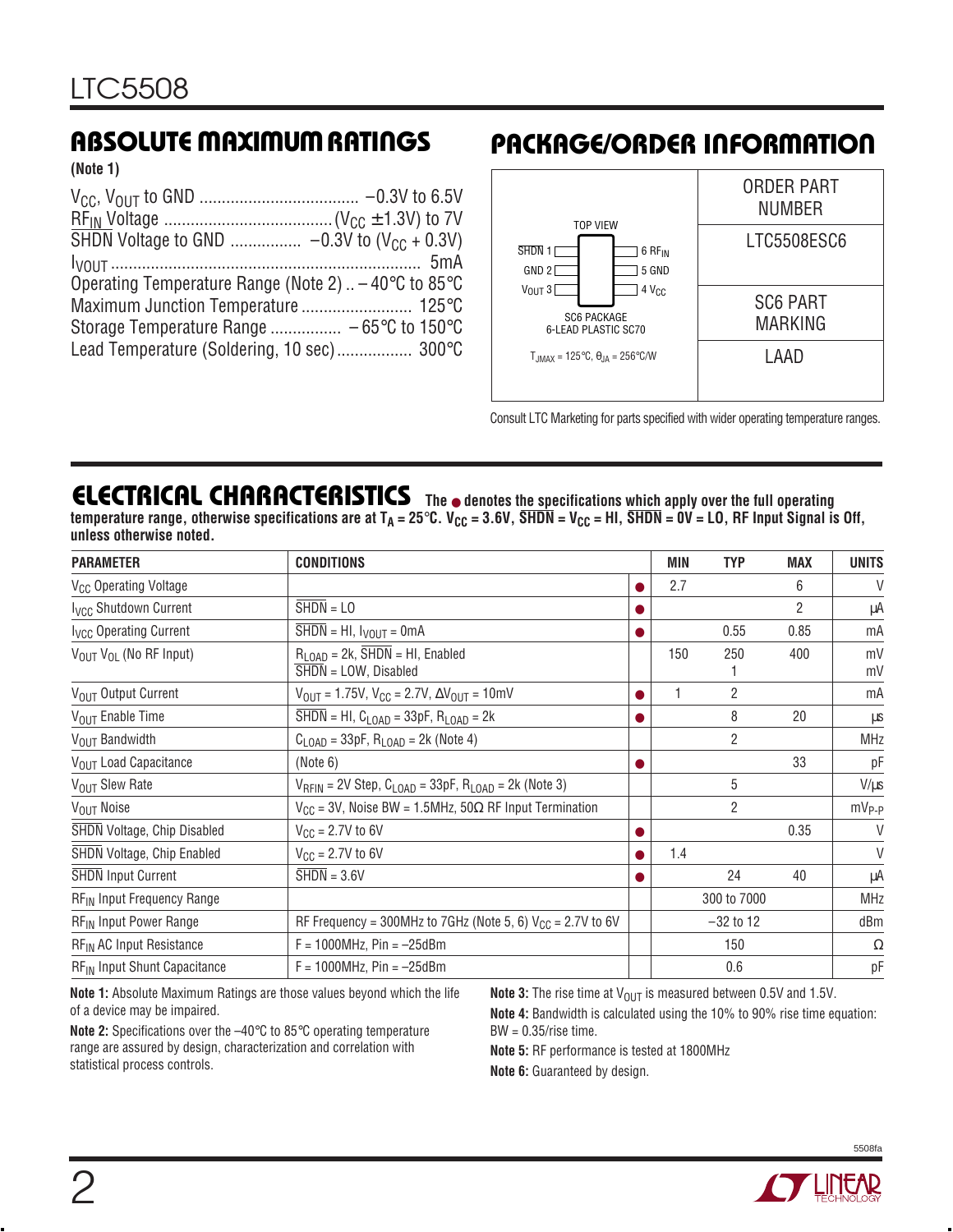## **TYPICAL PERFORMANCE CHARACTERISTICS**

RF INPUT POWER (dBm)

–32 –28 –24 –20 –16–12 –8 –4 0 8 4 12

 $\overline{40}$ 

 $T_A = 25^{\circ}C$ 

5508 G07

 $T_A = 85^{\circ}$ C





 $\frac{100}{1}$ 

5508fa

RF INPUT POWER (dBm)

–32 –28 –24 –20 –16–12 –8 –4 0 8 4 12

**25** 

 $40^{\circ}$ 

100

5508 G08

 $\mathsf{L} = 85$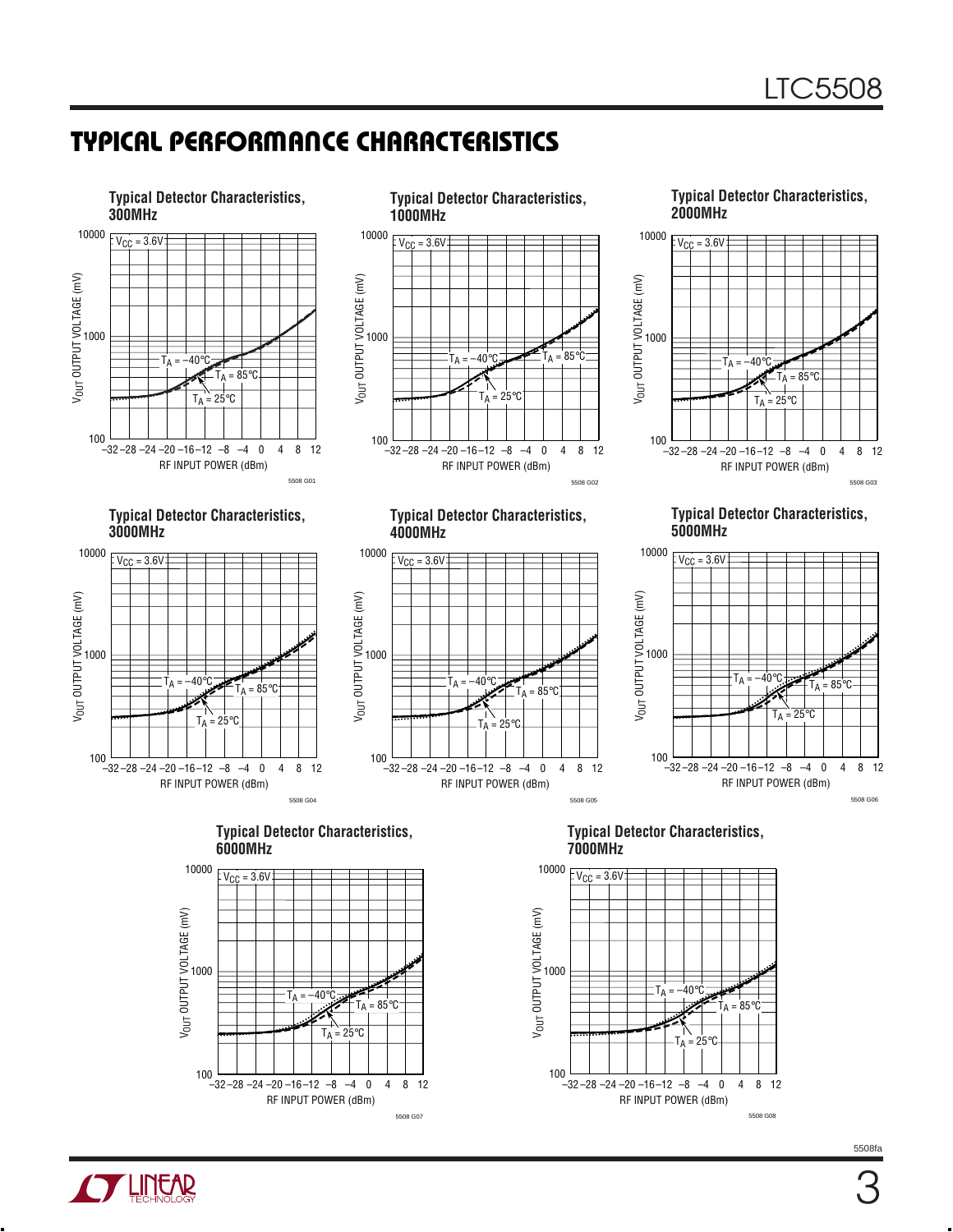# **TYPICAL PERFORMANCE CHARACTERISTICS**







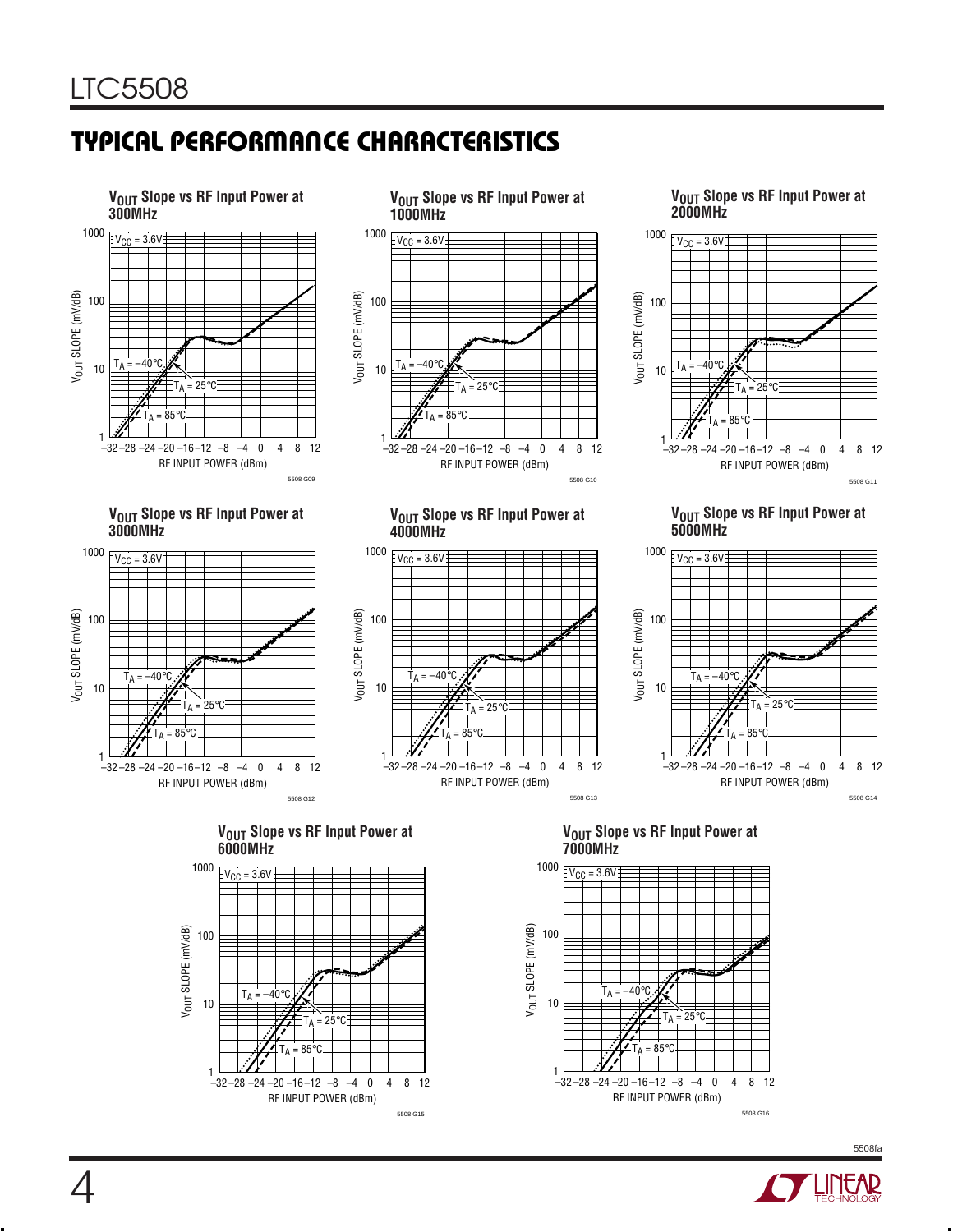# **TYPICAL PERFORMANCE CHARACTERISTICS**

| $RF_{IN}$ Input Impedance (Pin = 0dBm, V <sub>CC</sub> = 3.6V, T <sub>A</sub> = 25°C) |                                 |                                |
|---------------------------------------------------------------------------------------|---------------------------------|--------------------------------|
| <b>FREQUENCY</b><br>(GHz)                                                             | <b>RESISTANCE</b><br>$(\Omega)$ | <b>REACTANCE</b><br>$(\Omega)$ |
| 1.000                                                                                 | 129.136                         | $-86.960$                      |
| 1.375                                                                                 | 100.771                         | $-92.142$                      |
| 1.750                                                                                 | 73.844                          | $-81.141$                      |
| 2.125                                                                                 | 60.159                          | $-68.796$                      |
| 2.500                                                                                 | 50.135                          | $-58.139$                      |
| 2.875                                                                                 | 43.042                          | $-48.927$                      |
| 3.250                                                                                 | 37.570                          | $-41.033$                      |
| 3.625                                                                                 | 33.924                          | $-33.346$                      |
| 4.000                                                                                 | 30.923                          | $-26.405$                      |
| 4.375                                                                                 | 28.793                          | $-20.012$                      |
| 4.750                                                                                 | 26.992                          | $-14.080$                      |
| 5.125                                                                                 | 25.717                          | $-8.323$                       |
| 5.500                                                                                 | 24.920                          | $-3.228$                       |
| 5.875                                                                                 | 24.318                          | 2.177                          |
| 6.250                                                                                 | 24.549                          | 7.535                          |
| 6.625                                                                                 | 25.273                          | 12.197                         |
| 7.000                                                                                 | 26.337                          | 16.503                         |

| IN bac boaanoo (.  - coap; * <sub>UU</sub> |                                 | $-$ 0.0 $, +$ $+$ $ -$ 0 $,$   |
|--------------------------------------------|---------------------------------|--------------------------------|
| <b>FREQUENCY</b><br>(GHz)                  | <b>RESISTANCE</b><br>$(\Omega)$ | <b>REACTANCE</b><br>$(\Omega)$ |
| 1.000                                      | 114.531                         | $-63.267$                      |
| 1.375                                      | 95.061                          | $-71.669$                      |
| 1.750                                      | 71.491                          | $-64.607$                      |
| 2.125                                      | 59.563                          | $-54.798$                      |
| 2.500                                      | 51.714                          | $-46.844$                      |
| 2.875                                      | 44.940                          | $-39.753$                      |
| 3.250                                      | 39.708                          | $-32.738$                      |
| 3.625                                      | 36.151                          | $-26.385$                      |
| 4.000                                      | 33.227                          | $-20.478$                      |
| 4.375                                      | 31.108                          | $-15.107$                      |
| 4.750                                      | 29.514                          | $-9.941$                       |
| 5.125                                      | 27.899                          | $-4.793$                       |
| 5.500                                      | 27.047                          | 0.266                          |
| 5.875                                      | 26.627                          | 5.250                          |
| 6.250                                      | 26.760                          | 10.267                         |
| 6.625                                      | 27.619                          | 14.616                         |
| 7.000                                      | 28.241                          | 18.523                         |
|                                            |                                 |                                |



**S11 Forward Reflection**



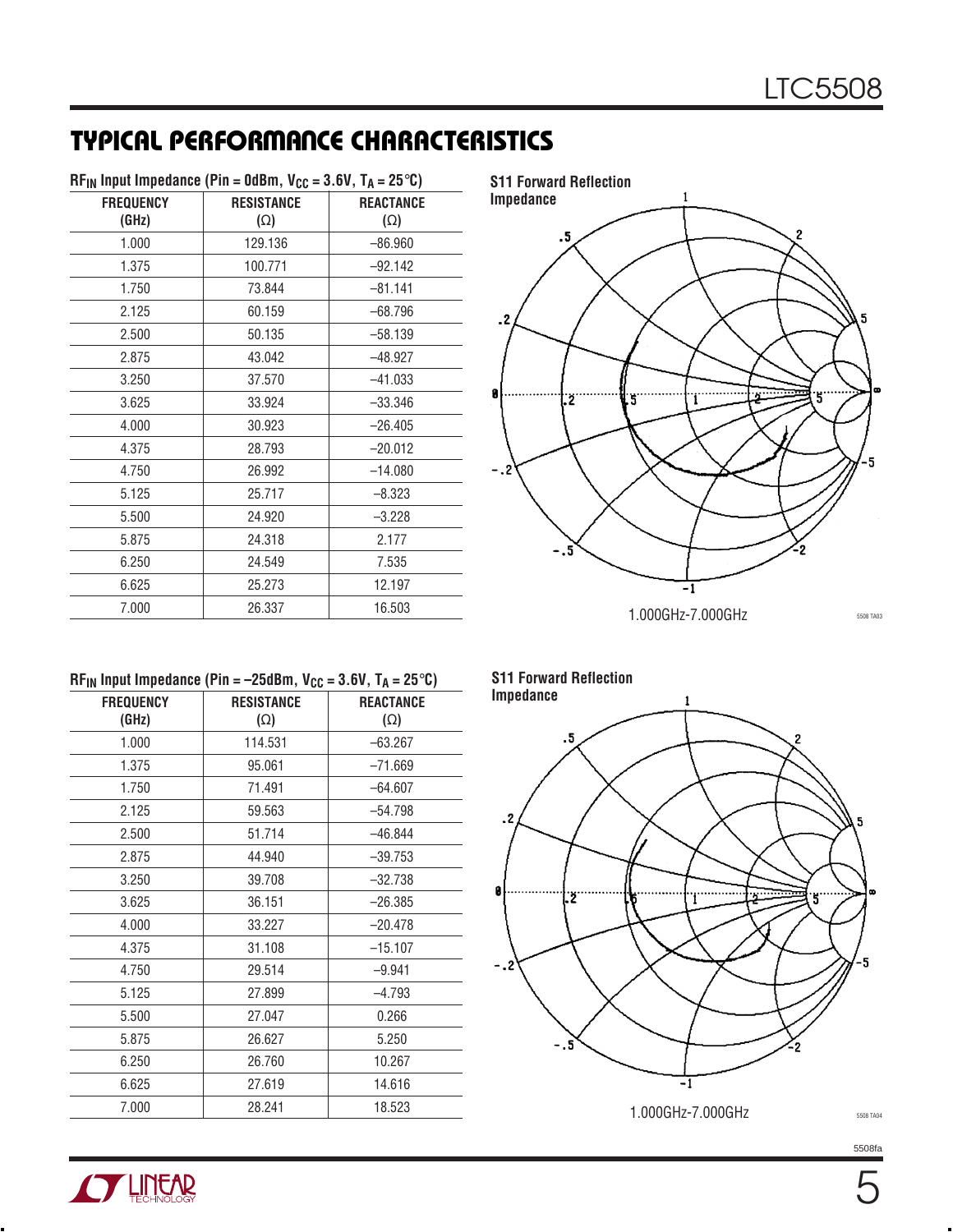# **PIN FUNCTIONS**

**SHDN (Pin 1):** Shutdown Input. A logic low on the SHDN pin places the part in shutdown mode. A logic high enables the part. SHDN has an internal 150k pull down resistor to ensure that the part is in shutdown when no input is applied.

**GND (Pin 2, 5):** Ground.

V<sub>OUT</sub> (Pin 3): Detector Output.

**V<sub>CC</sub>** (Pin 4): Power Supply Voltage, 2.7V to 6V. V<sub>CC</sub> should be bypassed appropriately with ceramic capacitors.

 $\mathsf{RF_{IN}}$  (**Pin 6):** RF Input Voltage. Referenced to V<sub>CC</sub>. A coupling capacitor must be used to connect to the RF signal source. The frequency range is 300MHz to 7GHz. This pin has an internal  $250\Omega$  termination, an internal Schottky diode detector and a peak detector capacitor.

# **BLOCK DIAGRAM**



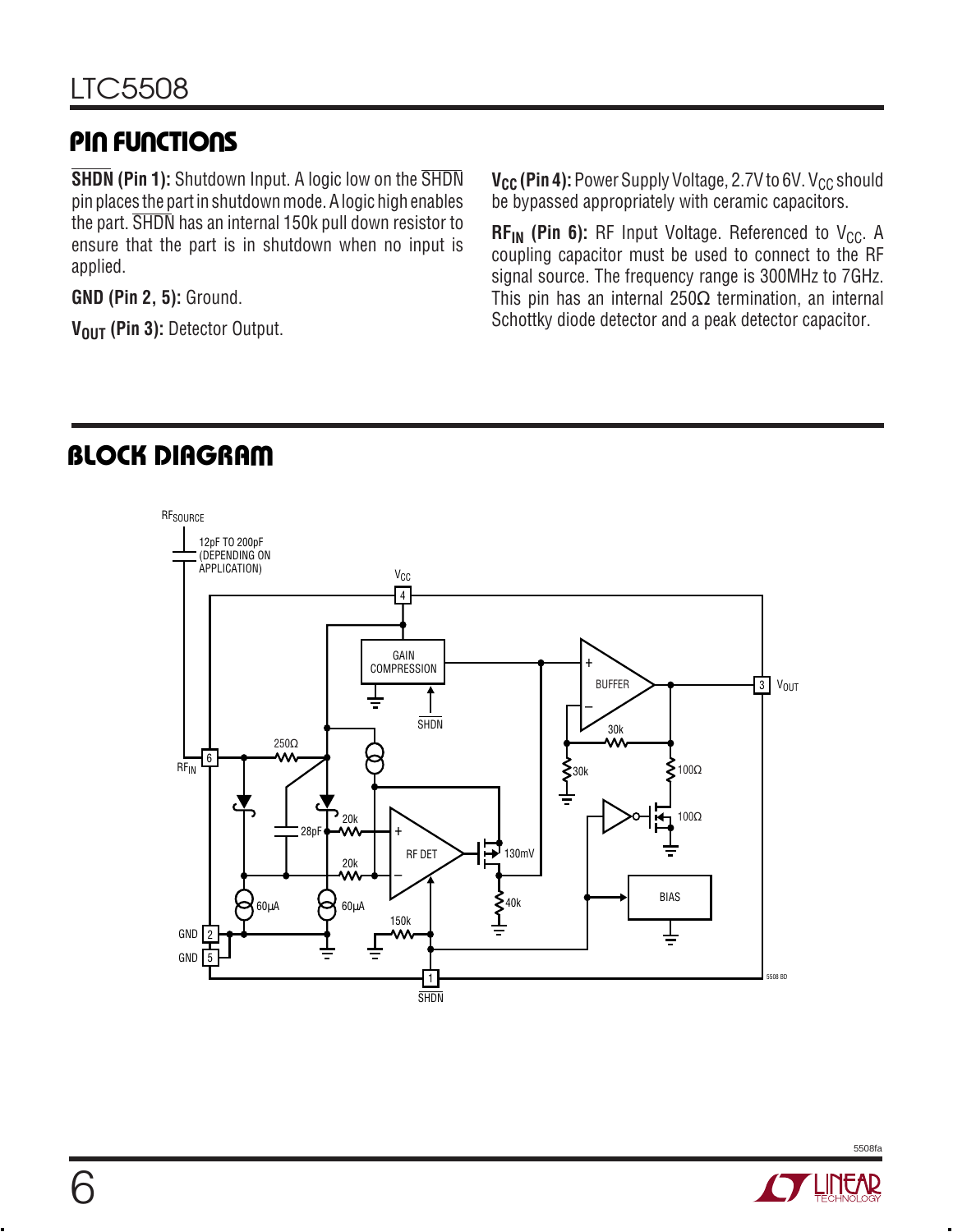### **APPLICATIONS INFORMATION**

#### **Operation**

The LTC5508 RF detector integrates several functions to provide RF power detection over frequencies ranging from 300MHz to 7GHz. These functions include an internally compensated buffer amplifier, an RF Schottky diode peak detector and level shift amplifier to convert the RF input signal to DC, a delay circuit to avoid voltage transients at  $V_{\text{OUT}}$  when coming out of shutdown and a gain compression circuit to extend the detector dynamic range.

#### **Buffer Amplifier**

The buffer amplifier has a gain of two and is capable of driving a 2mA load. The buffer amplifier typically has an output voltage range of 0.25V to 1.75V.

#### **RF Detector**

The internal RF Schottky diode peak detector and level shift amplifier converts the RF input signal to a low frequency signal. The detector demonstrates excellent efficiency and linearity over a wide range of input power. The Schottky detector is biased at about 60µA and drives a peak detector capacitor of 28pF.

#### **Gain Compression**

The gain compression circuit changes the feedback ratio as the RF peak-detected input voltage increases above 60mV. Below 60mV, the voltage gain from the peak detector to the buffer output is 4. Above 120mV, the voltage gain is reduced to 0.85. The compression expands the low power detector range due to higher gain.

#### **Modes of Operation**

| <b>MODE</b> | <b>SHDN</b> | <b>OPERATION</b>    |
|-------------|-------------|---------------------|
| Shutdown    | Low         | Disabled            |
| Enable      | High        | <b>Power Detect</b> |

#### **Applications**

The LTC5508 can be used as a self-standing signal strength measuring receiver for a wide range of input signals from –32dBm to 12dBm for frequencies from 300MHz to 7GHz.

The LTC5508 can be used as a demodulator for AM and ASK modulated signals with data rates up to 2MHz. Depending on specific application needs, the RSSI output can be split into two branches, providing AC-coupled data (or audio) output and DC-coupled, RSSI output for signal strength measurements and AGC.

The LTC5508 can be used for RF power detection and control. Refer to Application Note 91, "Low Cost Coupling Methods for RF Power Detectors Replace Directional Couplers."



#### **Demo Board Schematic**



7